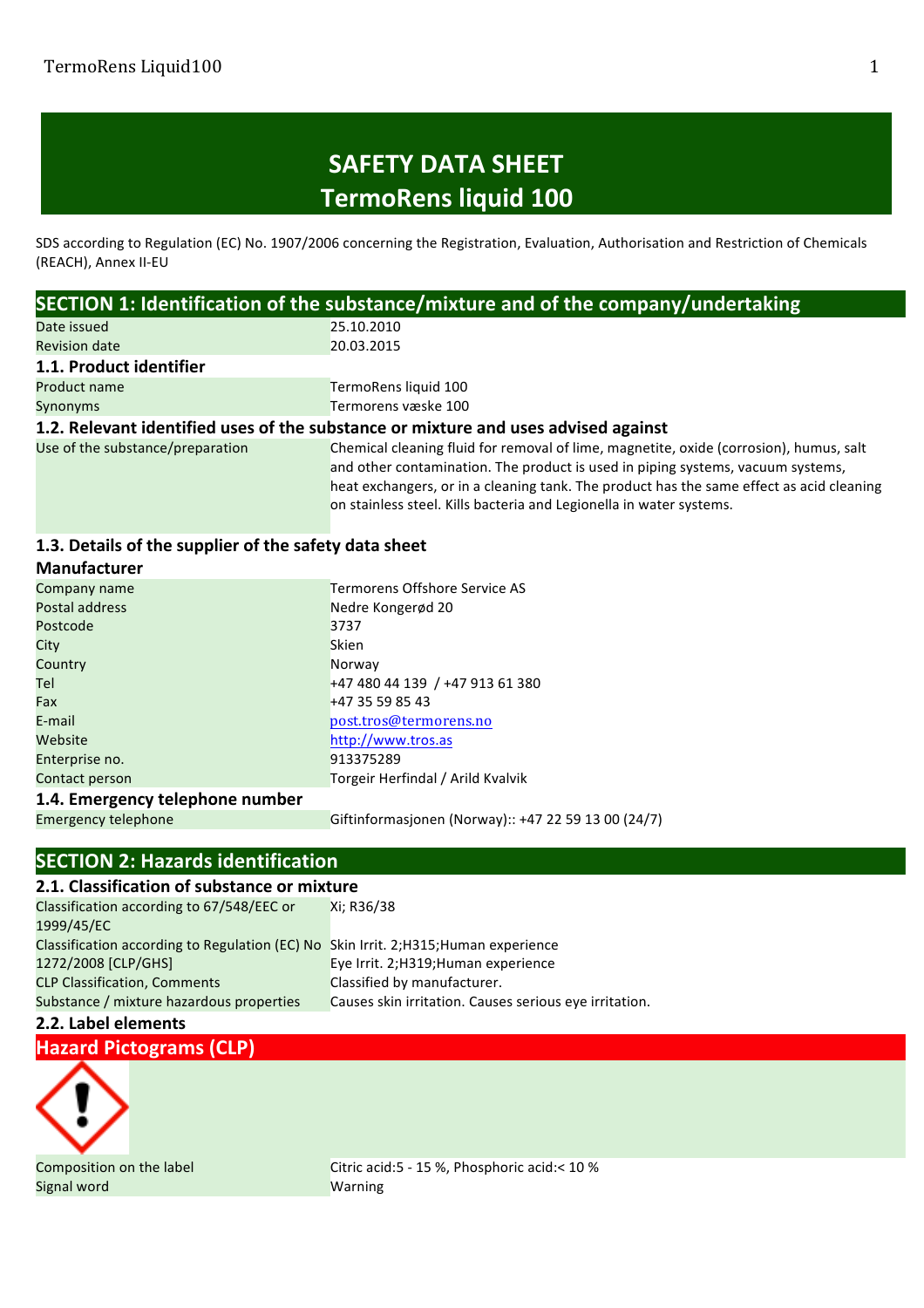| <b>Hazard statements</b>        | <b>H315 Causes skin irritation.</b>                                                    |
|---------------------------------|----------------------------------------------------------------------------------------|
|                                 | H319 Causes serious eye irritation.                                                    |
| <b>Precautionary statements</b> | P264 Wash thoroughly after handling.                                                   |
|                                 | P280 Wear protective gloves/protective clothing/eye protection/face protection.        |
|                                 | P302 + P352 IF ON SKIN: Wash with plenty of soap and water.                            |
|                                 | P332 + P313 If skin irritation occurs: Get medical advice/attention.                   |
|                                 | P305 + P351 + P338 IF IN EYES: Rinse cautiously with water for several minutes. Remove |
|                                 | contact lenses, if present and easy to do. Continue rinsing.                           |
|                                 | P337 + P313 If eye irritation persists: Get medical advice/attention.                  |
| 2.3. Other hazards              |                                                                                        |
| Other hazards                   | Not entered.                                                                           |

# **SECTION 3: Composition/information on ingredients**

| 3.2. Mixtures      |                                  |                                                                   |                 |
|--------------------|----------------------------------|-------------------------------------------------------------------|-----------------|
| <b>Substance</b>   | <b>Identification</b>            | <b>Classification</b>                                             | <b>Contents</b> |
| Citric acid        | CAS no.: 5949-29-1               | Xi; R36/38                                                        | $5 - 15%$       |
|                    | EC no.: 201-069-1                | Skin Irrit. 2; H315;                                              |                 |
|                    |                                  | Eye Irrit. 2; H319;                                               |                 |
| Phosphoric acid    | CAS no.: 7664-38-2               | C: R34                                                            | $< 10 \%$       |
|                    | EC no.: 231-633-2                | Skin Corr 1B; H314;                                               |                 |
| Substance comments | Containing max. 4,7% phosphorus. |                                                                   |                 |
|                    |                                  | See section 16 for the full text of the R Phrases declared above. |                 |

| <b>SECTION 4: First aid measures</b>                             |                                                                                       |  |
|------------------------------------------------------------------|---------------------------------------------------------------------------------------|--|
| 4.1. Description of first aid measures                           |                                                                                       |  |
| <b>Inhalation</b>                                                | Move the exposed person to fresh air at once. Get medical attention if any discomfort |  |
|                                                                  | continues.                                                                            |  |
| Skin contact                                                     | Remove contaminated clothes and rinse skin thoroughly with water. Get medical         |  |
|                                                                  | attention if any discomfort continues. Treat corrosive damages as burns.              |  |
| Eye contact                                                      | Immediately flush with plenty of water for up to 15 minutes. Remove any contact       |  |
|                                                                  | lenses and open eyes wide apart. Consult a physician.                                 |  |
| Ingestion                                                        | When swallowing larger amounts drink water or milk. Get medical advice/attention if   |  |
|                                                                  | you feel unwell. Do NOT induce vomiting. Never give anything by mouth to an           |  |
|                                                                  | unconscious person.                                                                   |  |
| 4.2. Most important symptoms and effects, both acute and delayed |                                                                                       |  |

Acute symptoms and effects Causes skin irritations. Causes serious eye irritation.

**4.3. Indication of any immediate medical attention and special treatment needed Other Information**<br>No data available.

Other Information

| <b>SECTION 5: Firefighting measures</b>                    |                                                                                                                                        |  |
|------------------------------------------------------------|----------------------------------------------------------------------------------------------------------------------------------------|--|
| 5.1. Extinguishing media                                   |                                                                                                                                        |  |
| Suitable extinguishing media                               | According to the surrounding fire. Carbon dioxide (CO2), water haze, alcoholresistant<br>foam.                                         |  |
| Improper extinguishing media                               | Water jet.                                                                                                                             |  |
| 5.2. Special hazards arising from the substance or mixture |                                                                                                                                        |  |
| Fire and explosion hazards                                 | No specific precautions.                                                                                                               |  |
| 5.3. Advice for firefighters                               |                                                                                                                                        |  |
| Personal protective equipment                              | Wear fire / flame resistant / retardant clothing. Use fresh air mask and full protective<br>gear when the product is involved in fire. |  |
| <b>Other Information</b>                                   | Non-flammable.                                                                                                                         |  |

### **SECTION 6: Accidental release measures**

**6.1. Personal precautions, protective equipment and emergency procedures**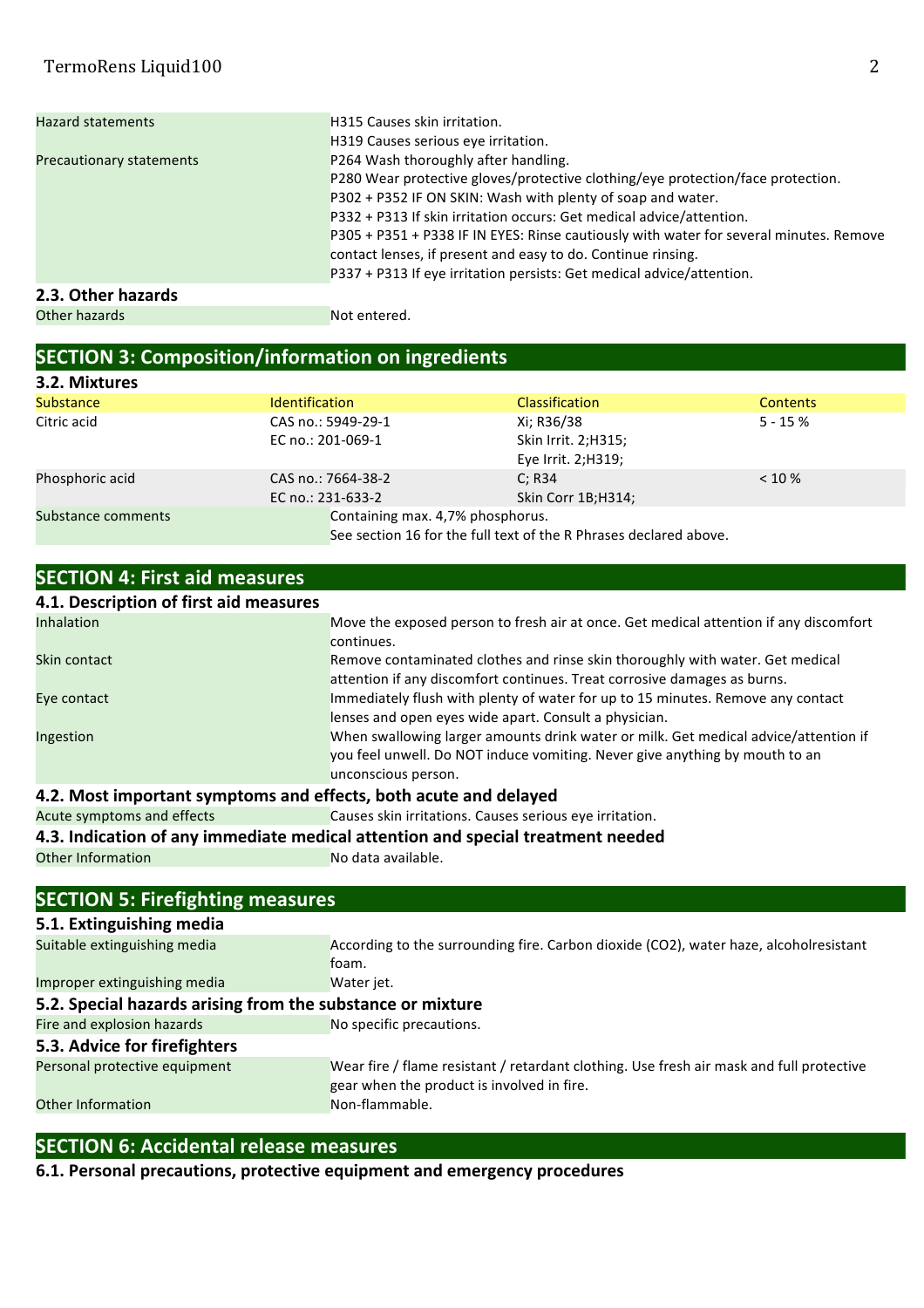| <b>General measures</b>                                   | Use personal protective equipment as indicated in section 8. Provide adequate<br>ventilation. Avoid contact with skin or eyes. Eyewash equipment have to be available at<br>the workplace.                         |
|-----------------------------------------------------------|--------------------------------------------------------------------------------------------------------------------------------------------------------------------------------------------------------------------|
| Personal protection measures                              | Use personal protective equipment as indicated in section 8.                                                                                                                                                       |
| 6.2. Environmental precautions                            |                                                                                                                                                                                                                    |
| Environmental precautionary measures                      | Discharge to water: Acid causes acidic water, with risk for death of fishes. Check pH<br>value in waste. Be aware possible water inlet. Inform relevant authorities if product<br>reaches water or sewage systems. |
| 6.3. Methods and material for containment and cleaning up |                                                                                                                                                                                                                    |
| Cleaning method                                           | Stop leak if possible without risk. Fence area to unauthorized persons. Absorb with<br>suitable absorbing agent and transferred to tightly closed containers. Provide labeling.                                    |
| 6.4. Reference to other sections                          |                                                                                                                                                                                                                    |
| <b>Other instructions</b>                                 | Personal protective equipment: See section 8.<br>Disposal: See section 13.                                                                                                                                         |

| <b>SECTION 7: Handling and storage</b>                            |                                                                                                                                                                   |  |
|-------------------------------------------------------------------|-------------------------------------------------------------------------------------------------------------------------------------------------------------------|--|
| 7.1. Precautions for safe handling                                |                                                                                                                                                                   |  |
| <b>Handling</b>                                                   | Use personal protective equipment as indicated in section 8. Avoid spilling, skin and eye<br>contact. Remove immediately all contaminated clothing and wash skin. |  |
| 7.2. Conditions for safe storage, including any incompatibilities |                                                                                                                                                                   |  |
| <b>Storage</b>                                                    | Protect against frost.                                                                                                                                            |  |
| 7.3. Specific end use(s)                                          |                                                                                                                                                                   |  |
| Specific use(s)                                                   | Not specified.                                                                                                                                                    |  |

### **SECTION 8: Exposure controls/personal protection**

#### **8.1. Control parameters**

| <b>Occupational Exposure limit values</b> |                       |                     |                 |
|-------------------------------------------|-----------------------|---------------------|-----------------|
| Substance                                 | <b>Identification</b> | Value               | <b>TWA Year</b> |
| Phosphoric acid                           | CAS no.: 7664-38-2    | 8-hour TWA: 1 mg/m3 | 2001            |
|                                           | EC no.: 231-633-2     |                     |                 |

#### **8.2. Exposure controls**

| Limitation of exposure on workplace | Ensure good ventilation. Ensure good hygiene. Wash contaminated skin. Emergency       |
|-------------------------------------|---------------------------------------------------------------------------------------|
|                                     | shower and eyewash equipment have to be available at the workplace.                   |
|                                     | All personal protective equipment have to be CE branded and tested in accordance with |
|                                     | relevant CEN standards. The given protective equipment is adviced. Risk assessment    |
|                                     | (actual risk) may result in other requirements.                                       |

**Safety signs**



**Respiratory protection** Respiratory protection Normally not necessary. Suitable respiratory protection must be used at high concentrations. Recommended type of equipment Respirator with filter type E. Reference to relevant standard NS-EN 14387:2004+A1:2008 Respirators-Gas filters and combined filters, requirements, testing, marking. **Hand protection** Hand protection Nitrile. Neoprene. Reference to relevant standard NS-EN 374:2003 Protective gloves against chemicals and micro-organisms. Breakthrough time **Penetration** time is not known. The specified glove materials is suggested by a review of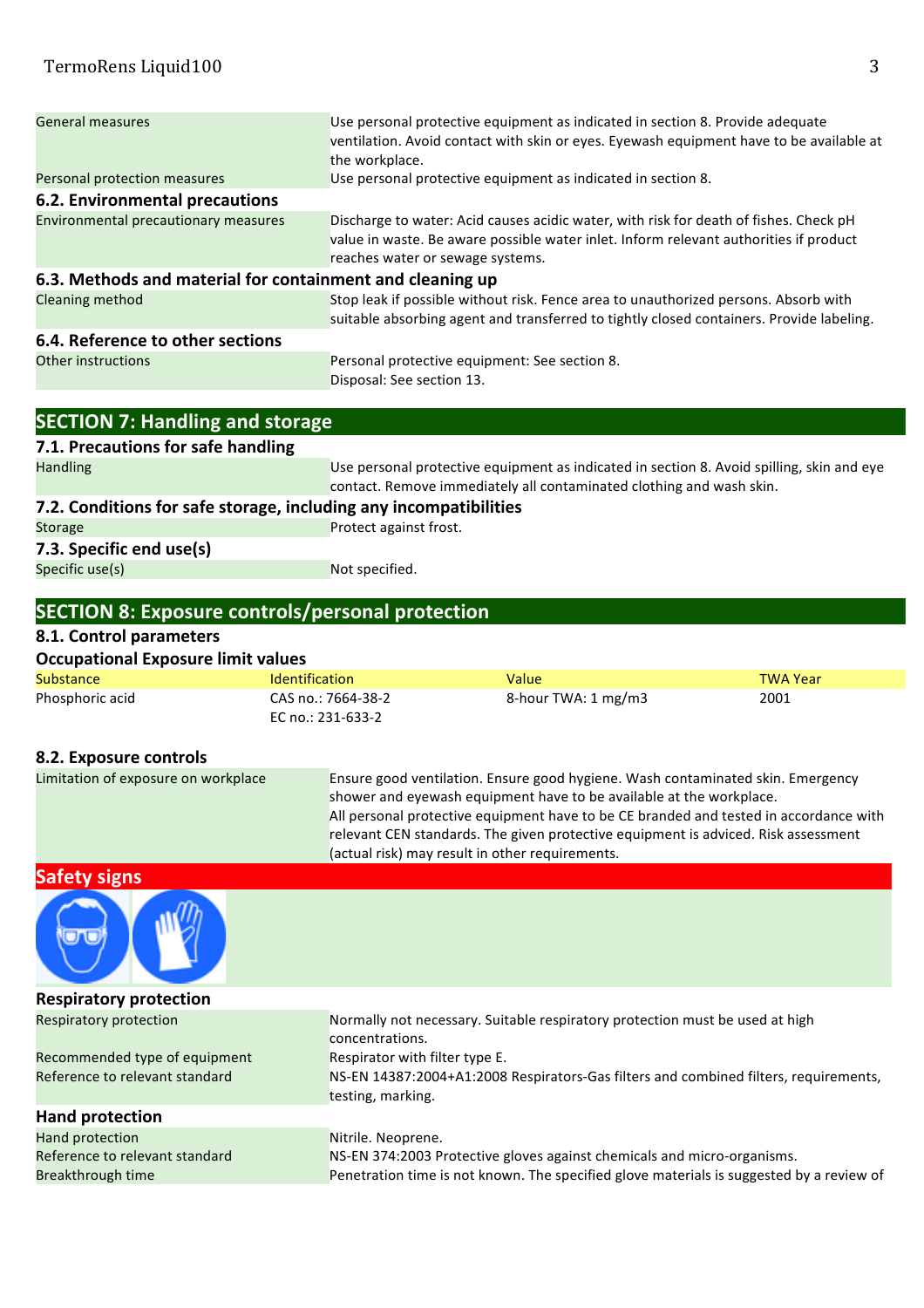|                                | the ingredients in section 3.2, and information in glove guides.                                      |
|--------------------------------|-------------------------------------------------------------------------------------------------------|
|                                | Consult your glove manufacturer in the selection of appropriate hand protection.                      |
| Eye / face protection          |                                                                                                       |
| Eye protection                 | Wear approved, protective goggles when working with concentrate.                                      |
| Reference to relevant standard | CEN/CR 13464:1999 Guide to selection, use and maintenance of occupational eye and<br>face protectors. |
|                                | NS-EN 168:2001: Eye protection - Non-optical test methods.                                            |
| <b>Skin protection</b>         |                                                                                                       |
| Skin protection (except hands) | Wear suitable protective clothing when necessary.                                                     |

### **SECTION 9: Physical and chemical properties**

| 9.1. Information on basic physical and chemical properties |                   |
|------------------------------------------------------------|-------------------|
| Physical state                                             | Liquid.           |
| Colour                                                     | Tawny.            |
| Odour                                                      | Negligible.       |
| pH (as supplied)                                           | Value: 1,4        |
| Boiling point / boiling range                              | Value: 101 °C     |
| Specific gravity                                           | Value: 1,14 g/cm3 |
| Solubility in water                                        | 100%              |
|                                                            |                   |

### **9.2. Other information**

### **Other physical and chemical properties** Physical and chemical properties No data available.

| <b>SECTION 10: Stability and reactivity</b>              |                                                                    |  |
|----------------------------------------------------------|--------------------------------------------------------------------|--|
| 10.1. Reactivity                                         |                                                                    |  |
| Reactivity                                               | May react with alkaline materials.                                 |  |
| 10.2. Chemical stability                                 |                                                                    |  |
| <b>Stability</b>                                         | The product is stable under normal and intended use.               |  |
| 10.3. Possibility of hazardous reactions                 |                                                                    |  |
|                                                          | Data lacking.                                                      |  |
| 10.4. Conditions to avoid                                |                                                                    |  |
| Conditions to avoid                                      | See section 10.1 and 10.5.                                         |  |
| 10.5. Incompatible materials                             |                                                                    |  |
|                                                          | Bases, alkalies (inorganic). Sodium nitrite and potassium nitrite. |  |
| 10.6. Hazardous decomposition products                   |                                                                    |  |
| Hazardous decomposition products                         | Carbon Oxides (COx).                                               |  |
| Possibility of hazardous reactions<br>Materials to avoid |                                                                    |  |

### **SECTION 11: Toxicological information**

### **11.1.** Information on toxicological effects

#### **Toxicological Information:**

| LD50 oral   | Value: 1530 mg/kg           |
|-------------|-----------------------------|
|             | Animal test species: Rat    |
| LD50 oral   | Value: 5400 mg/kg           |
|             | Animal test species: mous   |
|             | Comments: CAS 5949-29-1     |
| LD50 dermal | Value: 2740 mg/kg           |
|             | Animal test species: Rabbit |
|             | Comments: CAS 7664-38-2     |
| LD50 dermal | Value: $> 2000$ mg/kg       |
|             | Comments: CAS 5949-29-1     |

# **Other information regarding health hazards**<br>General Damage

Damage depends on the concentration of the product and contact time with the skin.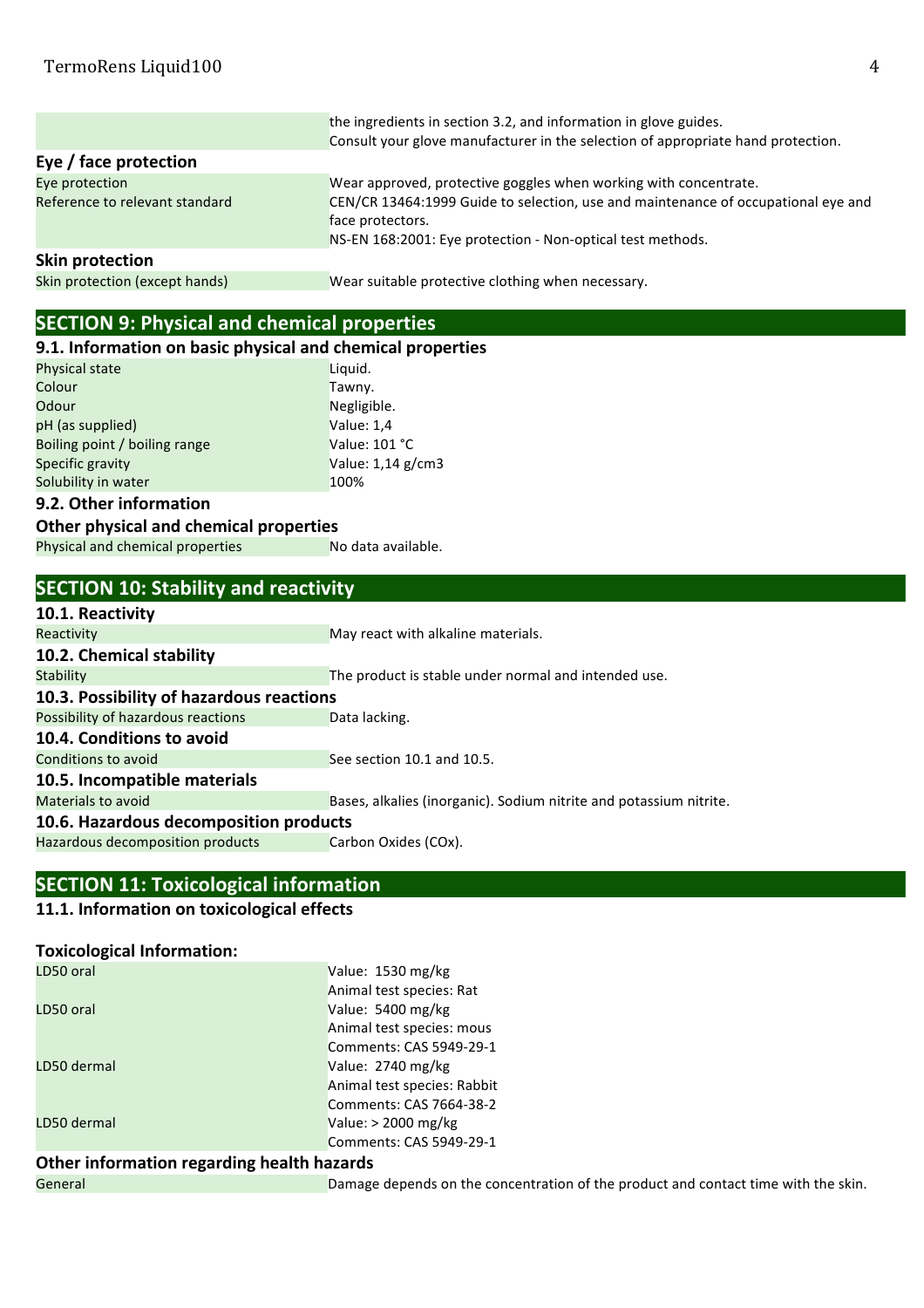# **Potential acute effects**<br>Inhalation

Vapour or aerosol may irritate the upper respiratory tract. Skin contact **Irritating** by prolonged exposure. Eye contact Causes serious eye irritation. Ingestion Irritation of mucous membranes in the mouth and throat. Assessment corrosion / irritation classification Evaluated irritating (experience from manufacturer).

### **SECTION 12: Ecological information**

| 12.1. Toxicity                            |                                                                                                          |
|-------------------------------------------|----------------------------------------------------------------------------------------------------------|
| Aquatic, comments                         | CAS 5949-29-1:                                                                                           |
|                                           | Fish: LC50/48 timer 440 mg/l                                                                             |
|                                           | Alga: NOEC (8 d mat (nomilal) Basert 425 mg/l                                                            |
|                                           | CAS 7664-38-2:                                                                                           |
|                                           | LC50: 100-1000mg/l.                                                                                      |
| 12.2. Persistence and degradability       |                                                                                                          |
| Persistence and degradability description | Citric acid is biodegradability. Phosphoric acid is inorganic and not degradable.                        |
| 12.3. Bioaccumulative potential           |                                                                                                          |
| Bioaccumulative potential                 | No bioaccumulation expected.                                                                             |
| 12.4. Mobility in soil                    |                                                                                                          |
| <b>Mobility</b>                           | Soluble.                                                                                                 |
| 12.5. Results of PBT and vPvB assessment  |                                                                                                          |
| <b>PBT</b> assessment results             | Data lacking.                                                                                            |
| <b>vPvB</b> evaluation results            | Data lacking.                                                                                            |
| 12.6. Other adverse effects               |                                                                                                          |
| Other adverse effects / Remarks           | Contains phosphate. Large amount of phosphorus may lead to unwanted algae growth<br>in lakes and rivers. |

| <b>SECTION 13: Disposal considerations</b>  |                                                                                                                                    |  |
|---------------------------------------------|------------------------------------------------------------------------------------------------------------------------------------|--|
| 13.1. Waste treatment methods               |                                                                                                                                    |  |
| Specify the appropriate methods of disposal | Washing and diluting in clean water. For large amounts sodium hydroxide is used<br>for neutralization.                             |  |
| Product classified as hazardous waste       | No.                                                                                                                                |  |
| EWC waste code                              | EWC: 060104* phosphoricand phosphorous acid                                                                                        |  |
| <b>Other Information</b>                    | The given EWC-code(s) are guidlines only. The end user has to chose the correct code(s)<br>based on the actual use of the product. |  |

| <b>SECTION 14: Transport information</b>                                       |                |  |
|--------------------------------------------------------------------------------|----------------|--|
| 14.1. UN number                                                                |                |  |
| Comments                                                                       | Not dangerous. |  |
| 14.2. UN proper shipping name                                                  |                |  |
| Comments                                                                       | Not dangerous. |  |
| 14.3. Transport hazard class(es)                                               |                |  |
| <b>Comments</b>                                                                | Not dangerous. |  |
| 14.4. Packing group                                                            |                |  |
| <b>Comments</b>                                                                | Not dangerous. |  |
| 14.5. Environmental hazards                                                    |                |  |
| <b>IMDG Marine pollutant</b>                                                   | <b>No</b>      |  |
| Comments                                                                       | Not dangerous. |  |
| 14.6. Special precautions for user                                             |                |  |
| Special safety precautions for user                                            | Not dangerous. |  |
| 14.7. Transport in bulk according to Annex II of MARPOL 73/78 and the IBC Code |                |  |
| Pollution category                                                             | Not relevant.  |  |
|                                                                                |                |  |